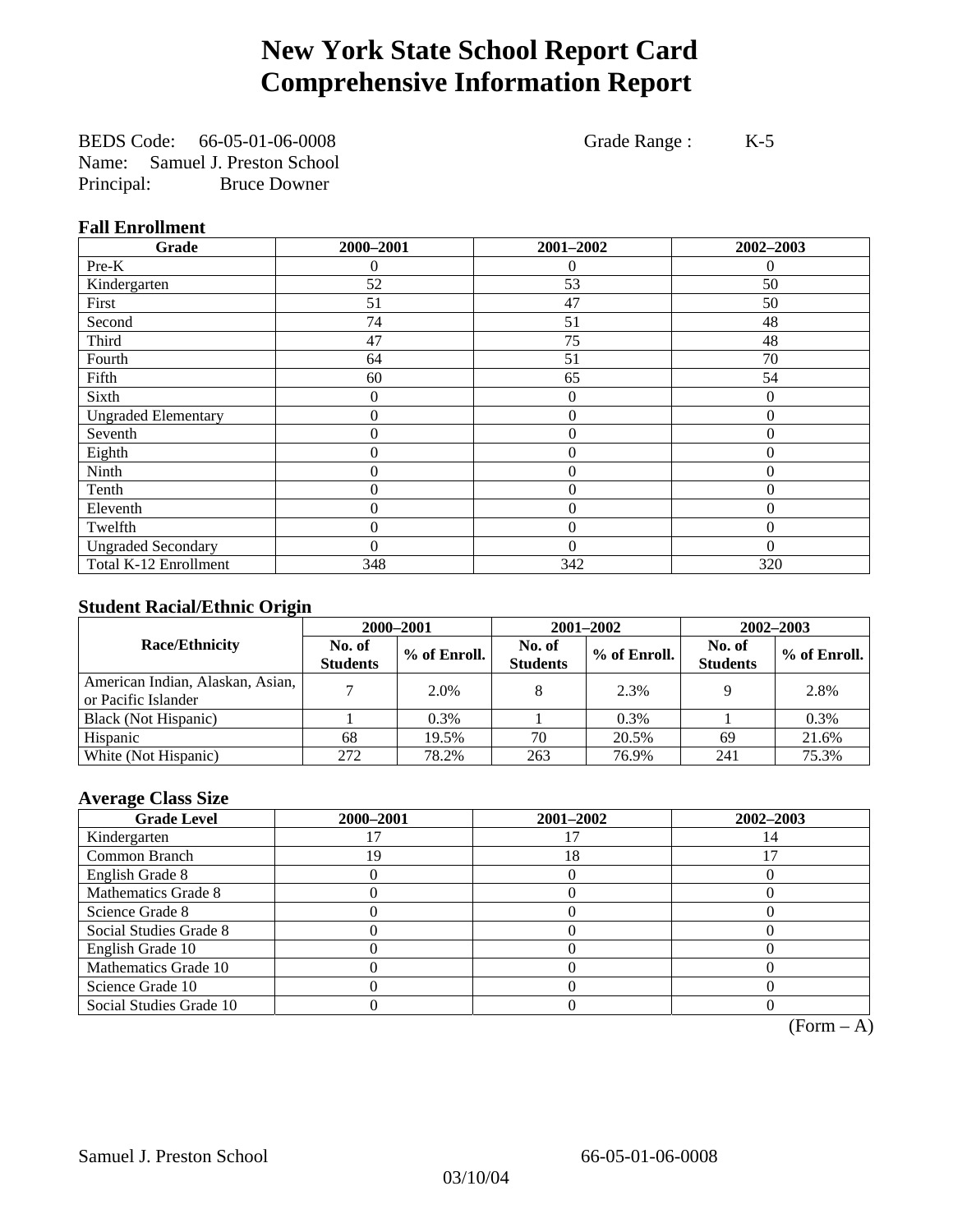### **District Need to Resource Capacity Category**

| <b>N/RC Category</b> | <b>Description</b>                                                                             |
|----------------------|------------------------------------------------------------------------------------------------|
|                      | This is a school district with low student needs in relation to district<br>resource capacity. |

### **Similar School Group and Description**

| <b>Similar School Group</b> | <b>Description</b>                                                     |
|-----------------------------|------------------------------------------------------------------------|
|                             | All schools in this group are elementary level schools in school       |
| 18                          | districts with low student needs in relation to district resource      |
|                             | capacity. The schools in this group are in the higher range of student |
|                             | needs for elementary level schools in these districts.                 |

All schools within the same N/RC category are divided into three similar school groups defined by the percentage of students in the school who are eligible for the free-lunch program and/or who are limited English proficient (also known as English language learners).

#### **Student Demographics Used To Determine Similar Schools Group**

|                                   | 2000-2001 |         | $2001 - 2002$ |         | $2002 - 2003$ |         |
|-----------------------------------|-----------|---------|---------------|---------|---------------|---------|
|                                   | Count     | Percent | Count         | Percent | Count         | Percent |
| <b>Limited English Proficient</b> | 33        | 9.5%    | 33            | 9.7%    | 35            | 10.9%   |
| Eligible for Free Lunch           |           | 3.7%    | 23            | 6.7%    | 20            | 6.3%    |

#### **Attendance and Suspension**

|                               | 1999–2000<br>$%$ of<br>No. of |         | 2000-2001        |         | $2001 - 2002$   |         |
|-------------------------------|-------------------------------|---------|------------------|---------|-----------------|---------|
|                               |                               |         | $%$ of<br>No. of |         | No. of          | $%$ of  |
|                               | <b>Students</b>               | Enroll. | <b>Students</b>  | Enroll. | <b>Students</b> | Enroll. |
| <b>Annual Attendance Rate</b> |                               | 95.1%   |                  | 95.1%   |                 | 95.6%   |
| <b>Student Suspensions</b>    |                               | 0.0%    |                  | $0.0\%$ |                 | 0.0%    |

### **Student Socioeconomic and Stability Indicators (Percent of Enrollment)**

|                          | 2000-2001  | $2001 - 2002$ | 2002-2003 |
|--------------------------|------------|---------------|-----------|
| <b>Reduced Lunch</b>     | 7.2%       | 6.7%          | 6.9%      |
| <b>Public Assistance</b> | $1 - 10\%$ | $1 - 10\%$    | $11-20%$  |
| <b>Student Stability</b> | $00\%$     | 98%           | 100%      |

#### **Staff Counts**

| Staff                                 | 2002-2003 |
|---------------------------------------|-----------|
| <b>Total Teachers</b>                 | 37        |
| <b>Total Other Professional Staff</b> |           |
| <b>Total Paraprofessionals</b>        | NΑ        |
| Teaching Out of Certification*        |           |
| Teachers with Temporary Licenses      |           |

\*Teaching out of certification more than on an incidental basis. Teachers with temporary licenses are also counted as teaching out of certification.

 $(Form - B)$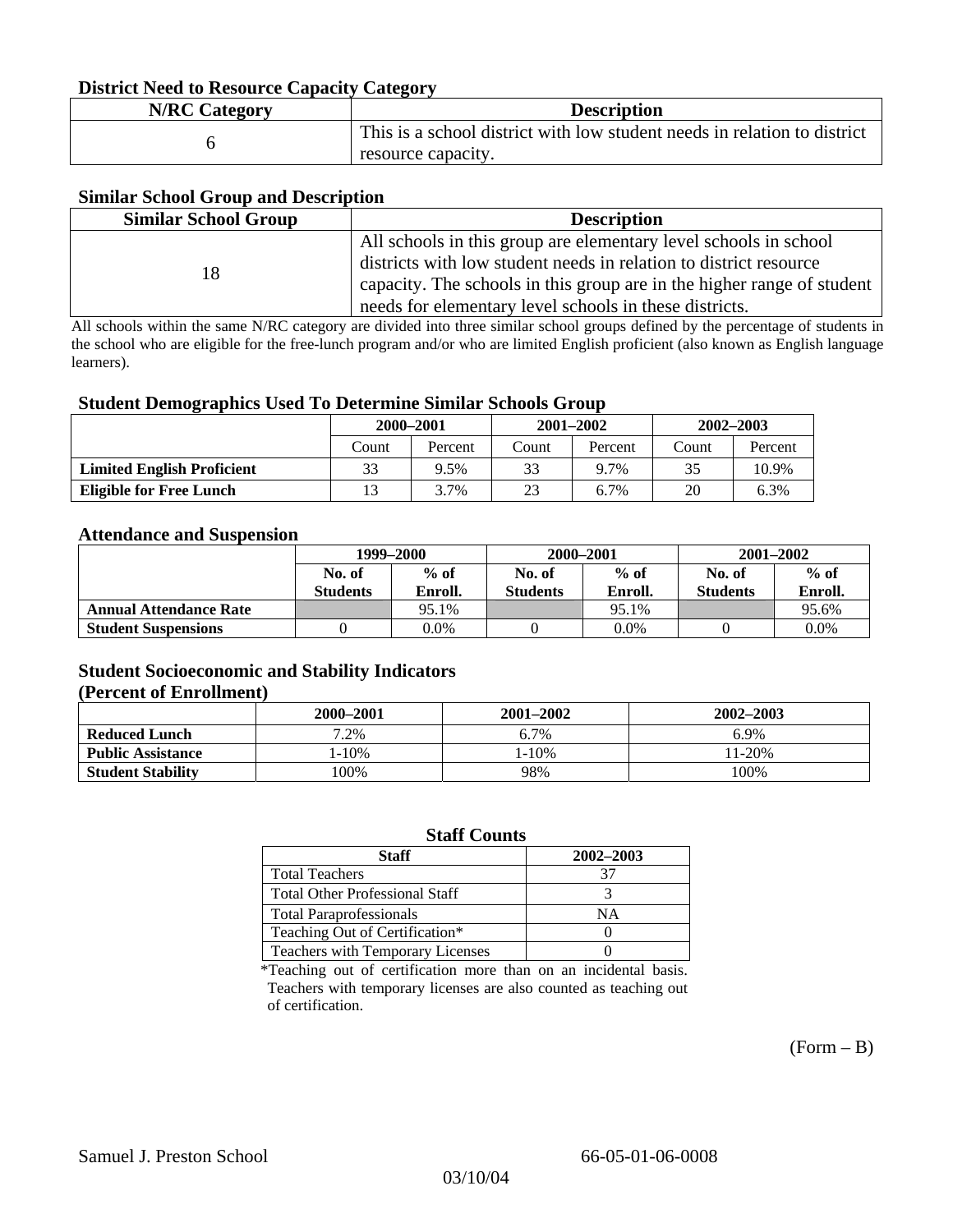# **Career Development and Occupational Studies (CDOS)**

### **Percentage of Students Documenting Self- and Career-Awareness Information and Career Exploration Activities, K–3**

| <b>Grades</b> | 2000-01 | $2001 - 02$ | $2002 - 03$ |
|---------------|---------|-------------|-------------|
| K-1           |         | $0\%$       | 0%          |
| $2 - 3$       |         | $0\%$       | $0\%$       |

### **Students Developing a Career Plan, 4–12**

| <b>Grades</b> |                                      | $2000 - 01$ | $2001 - 02$ | $2002 - 03$ |
|---------------|--------------------------------------|-------------|-------------|-------------|
|               | Number of General-Education Students |             | 0           | 0           |
| $4 - 5$       | Number of Students with Disabilities |             | $\Omega$    | 0           |
|               | Number of All Students               |             | $\Omega$    | $\theta$    |
|               | Percent of Enrollment                |             | $0\%$       | $0\%$       |
|               | Number of General-Education Students |             | 0           | 0           |
| $6 - 8$       | Number of Students with Disabilities |             | $\Omega$    | $\Omega$    |
|               | Number of All Students               |             | $\Omega$    | $\Omega$    |
|               | Percent of Enrollment                |             | 0%          | $0\%$       |
|               | Number of General-Education Students |             | 0           | 0           |
| $9 - 12$      | Number of Students with Disabilities |             | $\Omega$    | $\Omega$    |
|               | Number of All Students               |             | $\Omega$    | $\Omega$    |
|               | Percent of Enrollment                |             | 0%          | $0\%$       |

# **Second Language Proficiency Examinations**

### **General-Education Students**

| <b>Test</b> | 2000-2001         |           |            | 2001-2002 | $2002 - 2003$ |           |
|-------------|-------------------|-----------|------------|-----------|---------------|-----------|
|             | <b>No. Tested</b> | % Passing | No. Tested | % Passing | No. Tested    | % Passing |
| French      |                   | 0%        |            | $0\%$     |               | 0%        |
| German      |                   | 0%        |            | $0\%$     |               | 0%        |
| Italian     |                   | 0%        |            | 0%        |               | 0%        |
| Latin       |                   | 0%        |            | 0%        |               | 0%        |
| Spanish     |                   | 0%        |            | 0%        |               | 0%        |

### **Students with Disabilities**

| <b>Test</b> | 2000-2001  |           |            | 2001-2002 | 2002-2003  |           |  |
|-------------|------------|-----------|------------|-----------|------------|-----------|--|
|             | No. Tested | % Passing | No. Tested | % Passing | No. Tested | % Passing |  |
| French      |            | 0%        |            | 0%        |            | 0%        |  |
| German      |            | 0%        |            | $0\%$     |            | 0%        |  |
| Italian     |            | 0%        |            | 0%        |            | 0%        |  |
| Latin       |            | 0%        |            | 0%        |            | 0%        |  |
| Spanish     |            | 0%        |            | 0%        |            | 0%        |  |

 <sup>(</sup>Form-D)